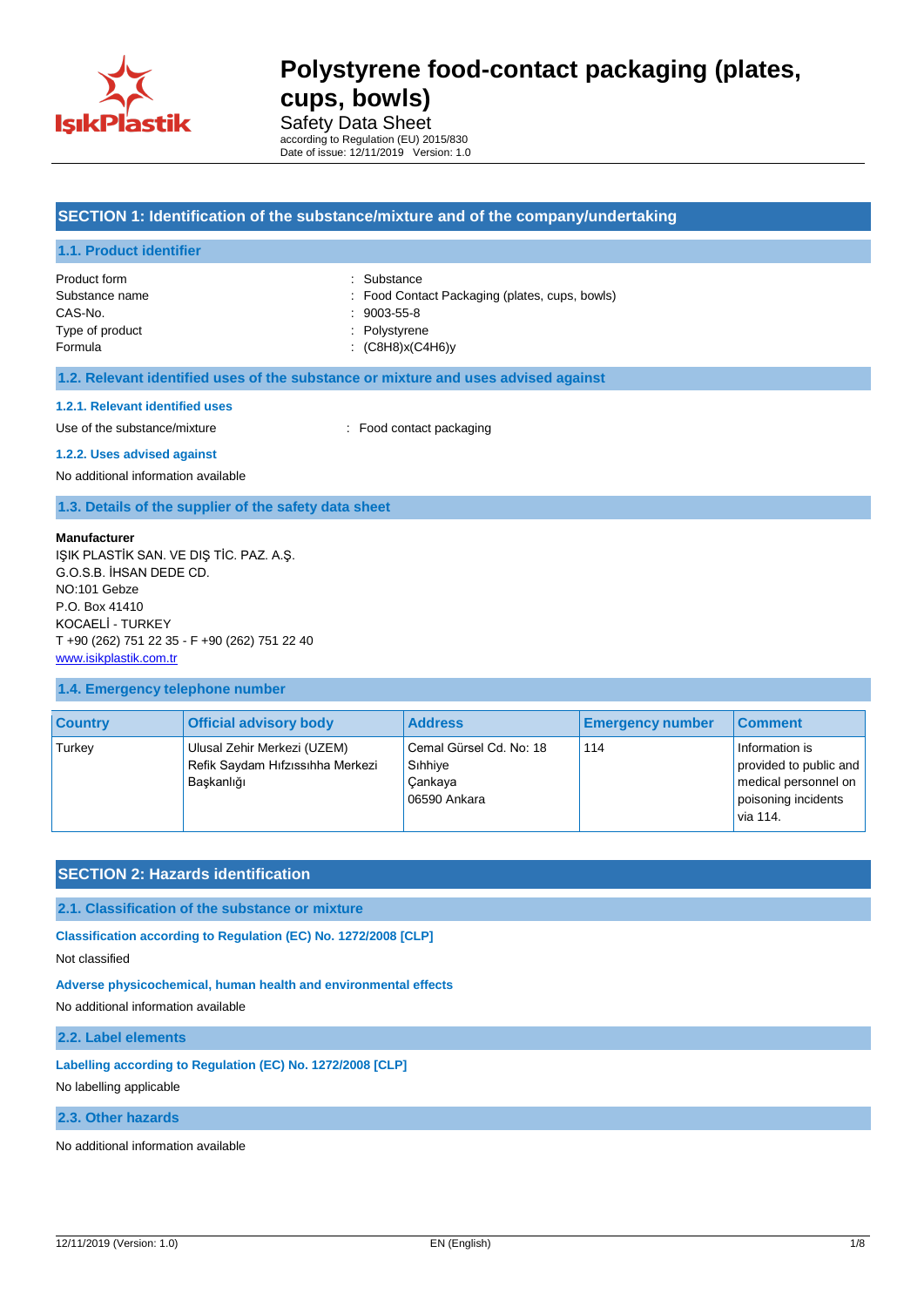Safety Data Sheet

according to Regulation (EU) 2015/830

| <b>SECTION 3: Composition/information on ingredients</b>    |                           |               |  |  |
|-------------------------------------------------------------|---------------------------|---------------|--|--|
| 3.1. Substances                                             |                           |               |  |  |
| <b>Name</b>                                                 | <b>Product identifier</b> | $\frac{9}{6}$ |  |  |
| Polystyrene Food Contact Packaging (plates, cups,<br>bowls) | CAS-No.) 9003-55-8        | >95           |  |  |
| 3.2. Mixtures                                               |                           |               |  |  |

Not applicable

## **SECTION 4: First aid measures**

| 4.1. Description of first aid measures                                                                                                                                 |                                                                                                                                                                                                          |  |  |
|------------------------------------------------------------------------------------------------------------------------------------------------------------------------|----------------------------------------------------------------------------------------------------------------------------------------------------------------------------------------------------------|--|--|
| First-aid measures general                                                                                                                                             | : If you feel unwell, seek medical advice.                                                                                                                                                               |  |  |
| First-aid measures after inhalation                                                                                                                                    | : Remove the victim into fresh air. Respiratory problems: consult a doctor/medical service.                                                                                                              |  |  |
| First-aid measures after skin contact                                                                                                                                  | : Rinse with water. Do not apply (chemical) neutralizing agents. Take victim to a doctor if<br>irritation persists.                                                                                      |  |  |
| First-aid measures after eye contact                                                                                                                                   | : Rinse with water. Remove contact lenses, if present and easy to do. Continue rinsing. Do<br>not apply neutralizing agents. Take victim to an ophthalmologist if irritation persists.                   |  |  |
| First-aid measures after ingestion                                                                                                                                     | : Rinse mouth with water. Immediately after ingestion: give lots of water to drink. Call Poison<br>Information Centre (www.big.be/antigif.html). Consult a doctor/medical service if you feel<br>unwell. |  |  |
| 4.2. Most important symptoms and effects, both acute and delayed                                                                                                       |                                                                                                                                                                                                          |  |  |
| Symptoms/effects after inhalation<br>Symptoms/effects after skin contact<br>Symptoms/effects after eye contact<br>Symptoms/effects after ingestion<br>Chronic symptoms | : AFTER INHALATION OF DUST: Coughing. Slight irritation.<br>$:$ Not irritating.<br>Slight irritation.<br>: AFTER INGESTION OF HIGH QUANTITIES: Nausea.<br>: No effects known.                            |  |  |

**4.3. Indication of any immediate medical attention and special treatment needed**

No additional information available

| <b>SECTION 5: Firefighting measures</b>                        |                                                                                                                                                                                                                                                                                                 |     |
|----------------------------------------------------------------|-------------------------------------------------------------------------------------------------------------------------------------------------------------------------------------------------------------------------------------------------------------------------------------------------|-----|
| 5.1. Extinguishing media                                       |                                                                                                                                                                                                                                                                                                 |     |
| suitable extinguishing media<br>Unsuitable extinguishing media | Quick-acting ABC powder extinguisher. Class A foam extinguisher. Water (quick-acting<br>extinguisher, reel). Water. Class A foam.<br>Quick-acting BC powder extinguisher. Quick-acting CO2 extinguisher.                                                                                        |     |
| 5.2. Special hazards arising from the substance or mixture     |                                                                                                                                                                                                                                                                                                 |     |
| Fire hazard<br>Explosion hazard                                | : DIRECT FIRE HAZARD: Non-flammable. In finely divided state: increased fire hazard.<br>INDIRECT FIRE HAZARD: Heating increases the fire hazard. Reactions involving a fire<br>hazard: see "Reactivity Hazard".<br>DIRECT EXPLOSION HAZARD: Fine dust is explosive with air. INDIRECT EXPLOSION |     |
| Hazardous decomposition products in case of fire               | HAZARD: Dust cloud can be ignited by a spark. May build up electrostatic charges: risk of<br>ignition hazard.<br>: Upon combustion: CO and CO2 are formed.                                                                                                                                      |     |
| 5.3. Advice for firefighters                                   |                                                                                                                                                                                                                                                                                                 |     |
| Precautionary measures fire                                    | Exposure to fire/heat: keep upwind. Exposure to fire/heat: have neighbourhood close doors<br>and windows.                                                                                                                                                                                       |     |
| Firefighting instructions                                      | Cool tanks/drums with water spray/remove them into safety. Do not move the load if<br>exposed to heat. Take account of environmentally hazardous firefighting water. Use water<br>moderately and if possible collect or contain it.                                                             |     |
| Protection during firefighting                                 | Heat/fire exposure: compressed air/oxygen apparatus.                                                                                                                                                                                                                                            |     |
| 12/11/2019 (Version: 1.0)                                      | EN (English)                                                                                                                                                                                                                                                                                    | 2/8 |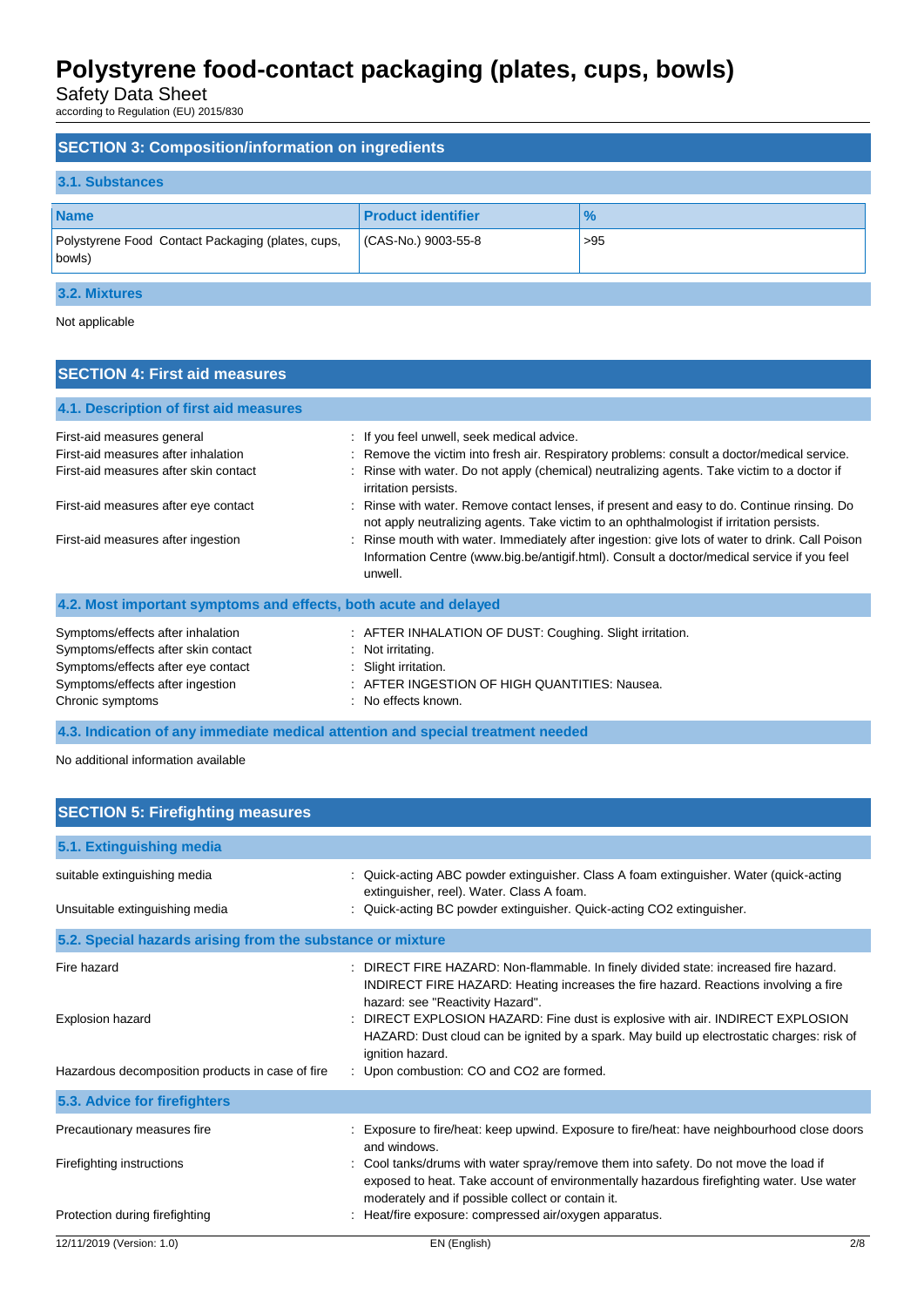Safety Data Sheet

according to Regulation (EU) 2015/830

| <b>SECTION 6: Accidental release measures</b>                            |                                                                                                                                                                                                                                                                                                                                               |  |  |
|--------------------------------------------------------------------------|-----------------------------------------------------------------------------------------------------------------------------------------------------------------------------------------------------------------------------------------------------------------------------------------------------------------------------------------------|--|--|
| 6.1. Personal precautions, protective equipment and emergency procedures |                                                                                                                                                                                                                                                                                                                                               |  |  |
| 6.1.1. For non-emergency personnel                                       |                                                                                                                                                                                                                                                                                                                                               |  |  |
| Protective equipment<br><b>Emergency procedures</b>                      | : Gloves. Protective clothing. Dust cloud production: compressed air/oxygen apparatus.<br>Mark the danger area. Prevent dust cloud formation. No naked flames. Wash contaminated<br>clothes.                                                                                                                                                  |  |  |
| Measures in case of dust release                                         | : In case of dust production: keep upwind. Dust production: have neighbourhood close doors<br>and windows.                                                                                                                                                                                                                                    |  |  |
| 6.1.2. For emergency responders                                          |                                                                                                                                                                                                                                                                                                                                               |  |  |
| No additional information available                                      |                                                                                                                                                                                                                                                                                                                                               |  |  |
| <b>6.2. Environmental precautions</b>                                    |                                                                                                                                                                                                                                                                                                                                               |  |  |
| Prevent soil and water pollution. Prevent spreading in sewers.           |                                                                                                                                                                                                                                                                                                                                               |  |  |
| 6.3. Methods and material for containment and cleaning up                |                                                                                                                                                                                                                                                                                                                                               |  |  |
| For containment                                                          | Contain released product, pump into suitable containers. Plug the leak, cut off the supply.<br>Dam up the solid spill. Knock down/dilute dust cloud with water spray. Provide<br>equipment/receptacles with earthing. Powdered form: no compressed air for pumping over<br>spills. Heating: dilute combustible gas/vapour with water curtain. |  |  |
| Methods for cleaning up                                                  | Stop dust cloud by humidifying. Scoop solid spill into closing containers. Powdered: do not<br>use compressed air for pumping over spills. Carefully collect the spill/leftovers. Clean<br>contaminated surfaces with an excess of water. Wash clothing and equipment after<br>handling.                                                      |  |  |
| 6.4. Reference to other sections                                         |                                                                                                                                                                                                                                                                                                                                               |  |  |

### No additional information available

| <b>SECTION 7: Handling and storage</b>                                                                                         |                                                                                                                                                                                                                                                                                                                                                                                                                                                                                                                                                                                                                                    |  |  |
|--------------------------------------------------------------------------------------------------------------------------------|------------------------------------------------------------------------------------------------------------------------------------------------------------------------------------------------------------------------------------------------------------------------------------------------------------------------------------------------------------------------------------------------------------------------------------------------------------------------------------------------------------------------------------------------------------------------------------------------------------------------------------|--|--|
| 7.1. Precautions for safe handling                                                                                             |                                                                                                                                                                                                                                                                                                                                                                                                                                                                                                                                                                                                                                    |  |  |
| Precautions for safe handling<br>Hygiene measures                                                                              | : Avoid raising dust. Take precautions against electrostatic charges. Keep away from naked<br>flames/heat. In finely divided state: use spark-/explosionproof appliances. Finely divided:<br>keep away from ignition sources/sparks. Carry operations in the open/under local<br>exhaust/ventilation or with respiratory protection. Comply with the legal requirements. Clean<br>contaminated clothing. Thoroughly clean/dry the installation before use. Do not discharge<br>the waste into the drain. Powdered form: no compressed air for pumping over. Keep<br>container tightly closed.<br>Observe normal hygiene standards. |  |  |
| 7.2. Conditions for safe storage, including any incompatibilities                                                              |                                                                                                                                                                                                                                                                                                                                                                                                                                                                                                                                                                                                                                    |  |  |
| Storage temperature<br>Heat and ignition sources<br>Information on mixed storage<br>Storage area<br>Special rules on packaging | : $< 65 °C$<br>: KEEP SUBSTANCE AWAY FROM: heat sources. ignition sources.<br>: KEEP SUBSTANCE AWAY FROM: combustible materials. oxidizing agents. (strong) acids.<br>Store in a dry area. Keep out of direct sunlight. Keep container in a well-ventilated place.<br>Provide the tank with earthing. Meet the legal requirements.<br>: SPECIAL REQUIREMENTS: closing. clean. correctly labelled. meet the legal requirements.<br>Secure fragile packagings in solid containers.                                                                                                                                                   |  |  |
| 7.3. Specific end use(s)                                                                                                       |                                                                                                                                                                                                                                                                                                                                                                                                                                                                                                                                                                                                                                    |  |  |

No additional information available

## **SECTION 8: Exposure controls/personal protection**

## **8.1. Control parameters**

### No additional information available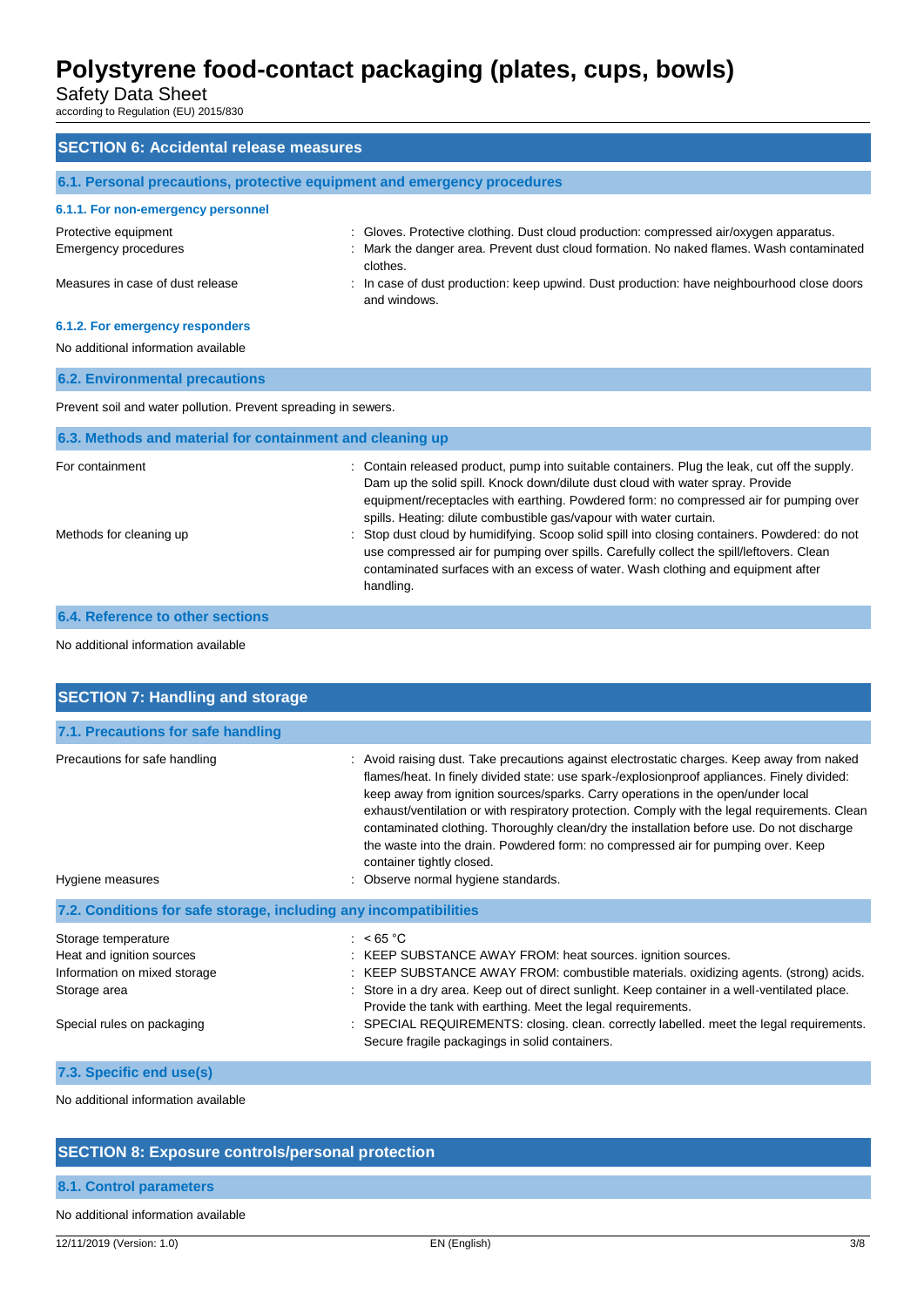Safety Data Sheet

according to Regulation (EU) 2015/830

# **8.2. Exposure controls Hand protection:** Gloves **Eye protection:** Safety glasses. In case of dust production: protective goggles **Skin and body protection:** Protective clothing **Respiratory protection:** Dust production: dust mask with filter type P1

## **SECTION 9: Physical and chemical properties**

## **9.1. Information on basic physical and chemical properties**

| Physical state                                  | Solid                                                                    |
|-------------------------------------------------|--------------------------------------------------------------------------|
| Appearance                                      | Solid.                                                                   |
| Colour                                          | Various.                                                                 |
| Odour                                           | Odourless.                                                               |
| Odour threshold                                 | No data available                                                        |
| pН                                              | No data available                                                        |
| Relative evaporation rate (butylacetate=1)      | No data available                                                        |
| Melting point                                   | $180 - 260$ °C                                                           |
| Freezing point                                  | No data available                                                        |
| Boiling point                                   | No data available                                                        |
| Flash point                                     | $>$ 260 °C                                                               |
| Auto-ignition temperature                       | $>$ 425 °C                                                               |
| Decomposition temperature                       | $>225$ °C                                                                |
| Flammability (solid, gas)                       | No data available                                                        |
| Vapour pressure                                 | < 0.1 hPa (20 $^{\circ}$ C)                                              |
| Relative vapour density at 20 °C                | Not applicable                                                           |
| Relative density                                | $1.04 - 1.65$                                                            |
| Density                                         | 1040 kg/m <sup>3</sup>                                                   |
| Solubility                                      | Insoluble in water. Soluble in ethylacetate. Soluble in dichloromethane. |
|                                                 | Water: insoluble, Literature                                             |
| Partition coefficient n-octanol/water (Log Pow) | No data available                                                        |
| Viscosity, kinematic                            | No data available                                                        |
| Viscosity, dynamic                              | No data available                                                        |
| Explosive properties                            | No data available                                                        |
| Oxidising properties                            | No data available                                                        |
| <b>Explosion limits</b>                         | No data available                                                        |
| 9.2. Other information                          |                                                                          |
|                                                 |                                                                          |

VOC content : 0 % Other properties **in the contract of the contract of the contract of the contract of the contract of the contract of the contract of the contract of the contract of the contract of the contract of the contract of the contr** 

- 
- **SECTION 10: Stability and reactivity**

### **10.1. Reactivity**

Reacts violently with (strong) oxidizers: (increased) risk of fire/explosion.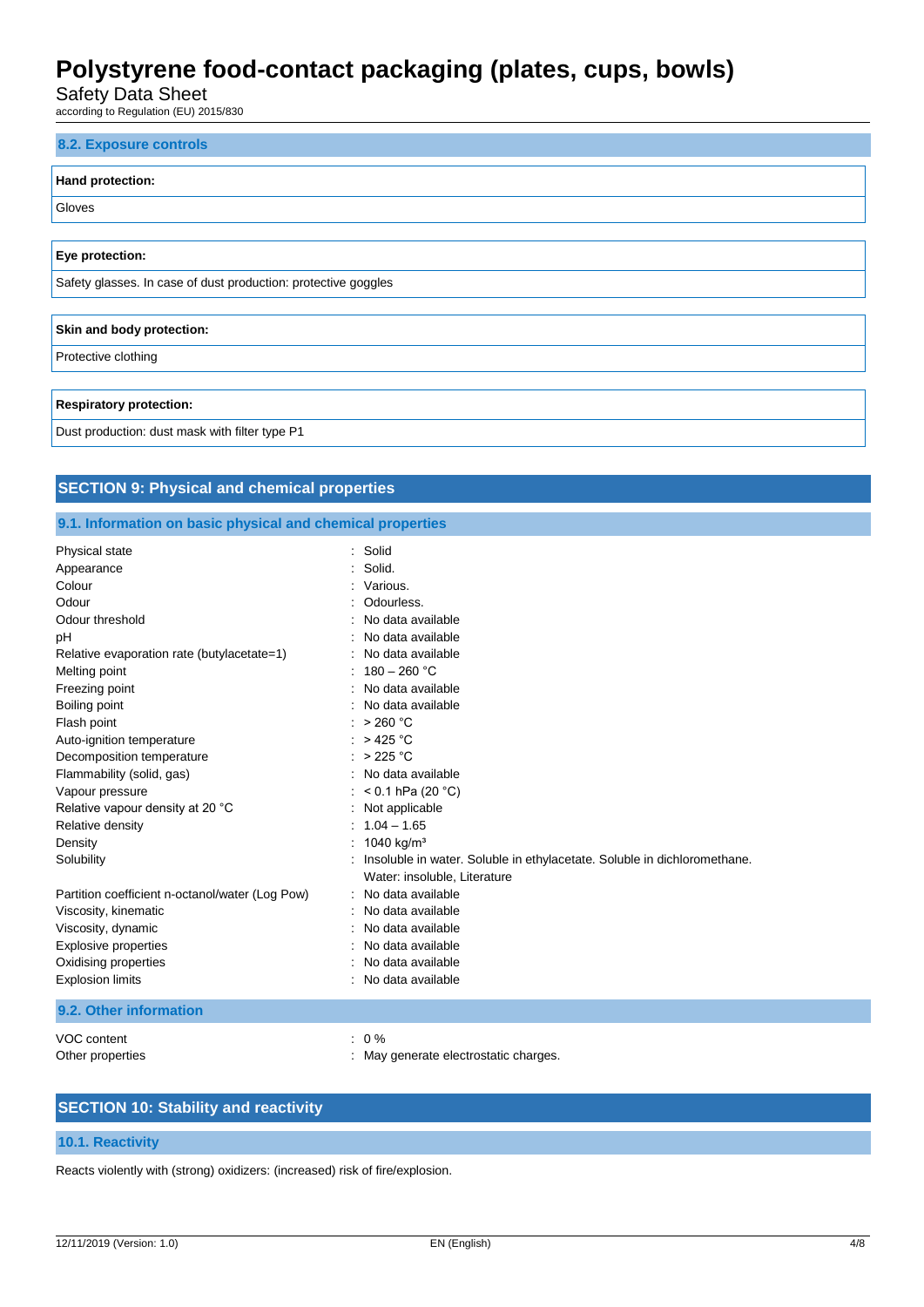Safety Data Sheet

according to Regulation (EU) 2015/830

| <b>10.2. Chemical stability</b>          |
|------------------------------------------|
| Stable under normal conditions.          |
| 10.3. Possibility of hazardous reactions |
| No additional information available      |
| 10.4. Conditions to avoid                |
| No additional information available      |
| 10.5. Incompatible materials             |
| No additional information available      |
| 10.6. Hazardous decomposition products   |

On heating: release of highly flammable gases/vapours (1,3-butadiene).

| <b>SECTION 11: Toxicological information</b>                       |  |                                                                                                                                                                                                      |  |
|--------------------------------------------------------------------|--|------------------------------------------------------------------------------------------------------------------------------------------------------------------------------------------------------|--|
| 11.1. Information on toxicological effects                         |  |                                                                                                                                                                                                      |  |
| Acute toxicity (oral)                                              |  | : Not classified                                                                                                                                                                                     |  |
| Acute toxicity (dermal)<br>Acute toxicity (inhalation)             |  | : Not classified<br>: Not classified                                                                                                                                                                 |  |
| Skin corrosion/irritation                                          |  | : Not classified                                                                                                                                                                                     |  |
| Serious eye damage/irritation<br>Respiratory or skin sensitisation |  | : Not classified<br>: Not classified                                                                                                                                                                 |  |
| Germ cell mutagenicity                                             |  | : Not classified                                                                                                                                                                                     |  |
| Carcinogenicity                                                    |  | : Not classified                                                                                                                                                                                     |  |
| Reproductive toxicity                                              |  | : Not classified                                                                                                                                                                                     |  |
| STOT-single exposure                                               |  | : Not classified                                                                                                                                                                                     |  |
| STOT-repeated exposure                                             |  | : Not classified                                                                                                                                                                                     |  |
| Aspiration hazard                                                  |  | : Not classified                                                                                                                                                                                     |  |
| Potential adverse human health effects and<br>symptoms             |  | : Slightly harmful if swallowed. Slightly harmful in contact with skin. Not irritant to skin. Slightly<br>harmful by inhalation. Slightly irritant to respiratory organs. Slightly irritant to eyes. |  |

| <b>SECTION 12: Ecological information</b>                            |                                                                                                               |
|----------------------------------------------------------------------|---------------------------------------------------------------------------------------------------------------|
| 12.1. Toxicity                                                       |                                                                                                               |
| Ecology - general                                                    | Not classified as dangerous for the environment according to the criteria of Regulation (EC)<br>No 1272/2008. |
| Ecology - air                                                        | Not classified as dangerous for the ozone layer (Regulation (EC) No 1005/2009).                               |
| Ecology - water                                                      | Water pollutant (surface water). No data available on ecotoxicity.                                            |
| Hazardous to the aquatic environment, short-term<br>(acute)          | : Not classified                                                                                              |
| Hazardous to the aquatic environment, long-term<br>(chronic)         | : Not classified                                                                                              |
| 12.2. Persistence and degradability                                  |                                                                                                               |
| Polystyrene food-contact packaging (plates, cups, bowls) (9003-55-8) |                                                                                                               |
| Persistence and degradability                                        | Biodegradability in water: no data available.                                                                 |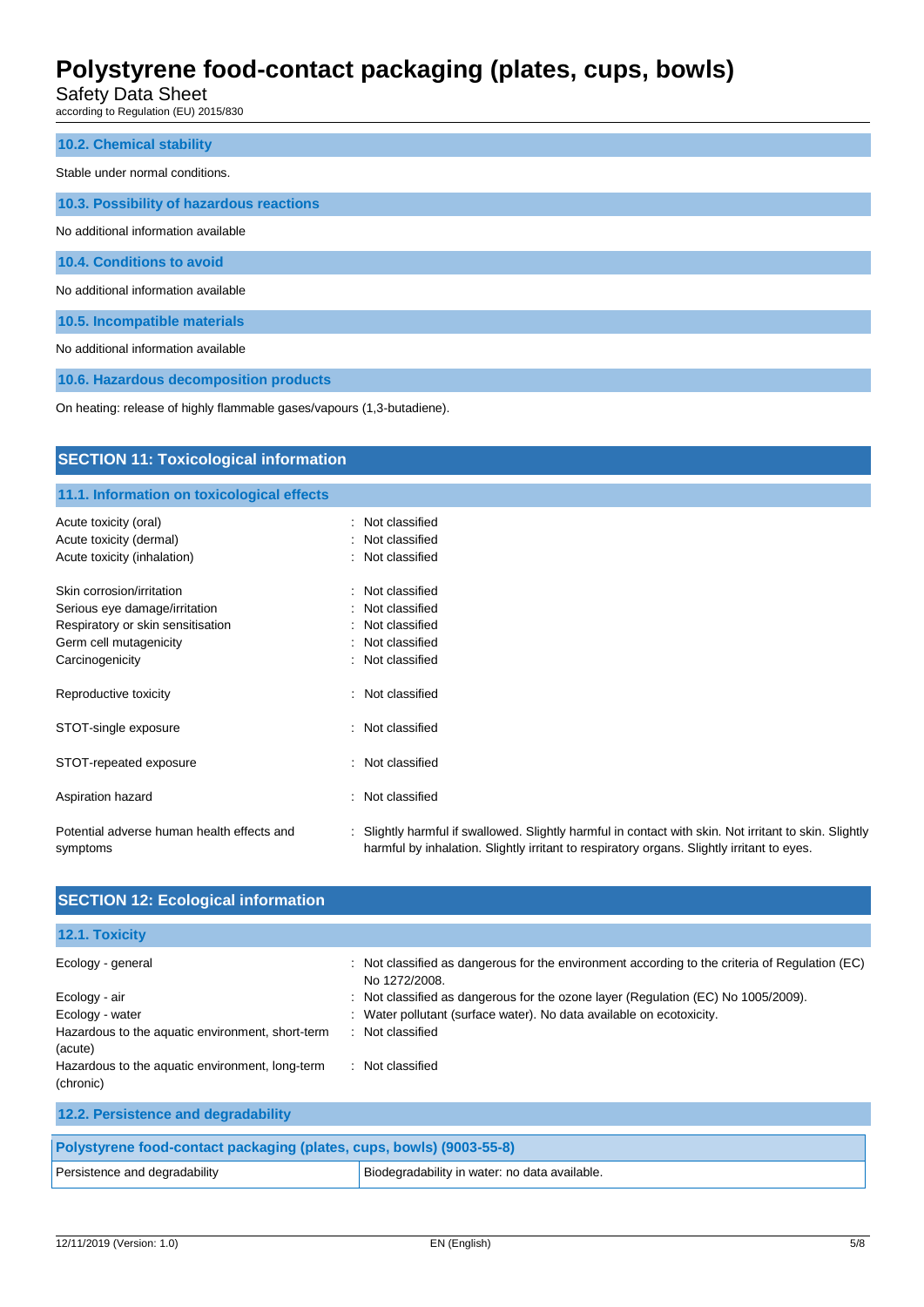Safety Data Sheet

according to Regulation (EU) 2015/830

| 12.3. Bioaccumulative potential                                      |                                    |  |  |
|----------------------------------------------------------------------|------------------------------------|--|--|
| Polystyrene food-contact packaging (plates, cups, bowls) (9003-55-8) |                                    |  |  |
| Bioaccumulative potential                                            | No bioaccumulation data available. |  |  |
| 12.4. Mobility in soil                                               |                                    |  |  |
| No additional information available                                  |                                    |  |  |
| 12.5. Results of PBT and vPvB assessment                             |                                    |  |  |
| No additional information available                                  |                                    |  |  |
| 12.6. Other adverse effects                                          |                                    |  |  |
| No additional information available                                  |                                    |  |  |
|                                                                      |                                    |  |  |
| <b>SECTION 13: Disposal considerations</b>                           |                                    |  |  |
| 13.1. Waste treatment methods                                        |                                    |  |  |

Product/Packaging disposal recommendations : Remove waste in accordance with local and/or national regulations. Recycle/reuse. Remove

to an authorized dump (Class II). Remove to an authorized incinerator with energy recovery. Additional information **interest as the considered as non hazardous waste according to Directive 2008/98/EC, as** amended by Regulation (EU) No 1357/2014 and Regulation (EU) No 2017/997. European List of Waste (LoW) code : 07 02 15 - wastes from additives other than those mentioned in 07 02 14

## **SECTION 14: Transport information**

### In accordance with ADR / RID / IMDG / IATA / ADN

| <b>ADR</b>                             | <b>IMDG</b>    | <b>IATA</b>    | <b>ADN</b>     | <b>RID</b>     |  |  |
|----------------------------------------|----------------|----------------|----------------|----------------|--|--|
| 14.1. UN number                        |                |                |                |                |  |  |
| Not applicable                         | Not applicable | Not applicable | Not applicable | Not applicable |  |  |
| 14.2. UN proper shipping name          |                |                |                |                |  |  |
| Not applicable                         | Not applicable | Not applicable | Not applicable | Not applicable |  |  |
| 14.3. Transport hazard class(es)       |                |                |                |                |  |  |
| Not applicable                         | Not applicable | Not applicable | Not applicable | Not applicable |  |  |
| 14.4. Packing group                    |                |                |                |                |  |  |
| Not applicable                         | Not applicable | Not applicable | Not applicable | Not applicable |  |  |
| <b>14.5. Environmental hazards</b>     |                |                |                |                |  |  |
| Not applicable                         | Not applicable | Not applicable | Not applicable | Not applicable |  |  |
| No supplementary information available |                |                |                |                |  |  |

**14.6. Special precautions for user**

**Overland transport** Not applicable **Transport by sea** Not applicable **Air transport** Not applicable **Inland waterway transport** Not applicable **Rail transport** Not applicable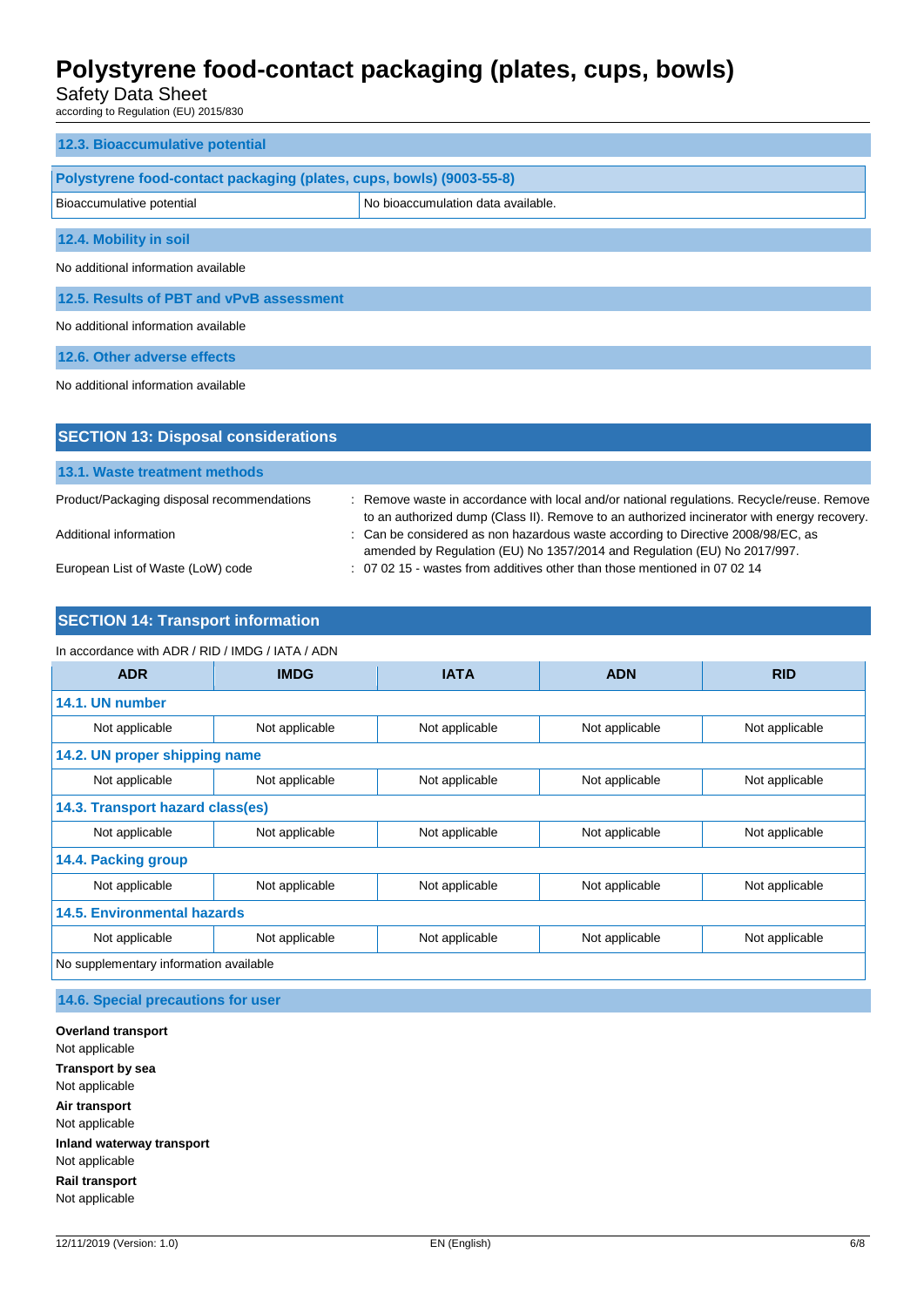Safety Data Sheet

according to Regulation (EU) 2015/830

### **14.7. Transport in bulk according to Annex II of Marpol and the IBC Code**

### Not applicable

## **SECTION 15: Regulatory information**

**15.1. Safety, health and environmental regulations/legislation specific for the substance or mixture**

### **15.1.1. EU-Regulations**

No REACH Annex XVII restrictions

Polystyrene food-contact packaging (plates, cups, bowls) is not on the REACH Candidate List

Polystyrene food-contact packaging (plates, cups, bowls) is not on the REACH Annex XIV List

Polystyrene food-contact packaging (plates, cups, bowls) is not subject to Regulation (EU) No 649/2012 of the European Parliament and of the Council of 4 july 2012 concerning the export and import of hazardous chemicals.

Polystyrene food-contact packaging (plates, cups, bowls) is not subject to Regulation (EU) No 2019/1021 of the European Parliament and of the Council of 20 June 2019 on persistent organic pollutants

### VOC content : 0 %

### **15.1.2. National regulations**

| Germany                                                                              |                                                                                                                                                                                        |
|--------------------------------------------------------------------------------------|----------------------------------------------------------------------------------------------------------------------------------------------------------------------------------------|
| <b>Employment restrictions</b>                                                       | : Observe restrictions according Act on the Protection of Working Mothers (MuSchG)<br>Observe restrictions according Act on the Protection of Young People in Employment<br>(JArbSchG) |
| Water hazard class (WGK)                                                             | : WGK 1, Slightly hazardous to water                                                                                                                                                   |
| Hazardous Incident Ordinance (12. BlmSchV)                                           | : Is not subject of the Hazardous Incident Ordinance (12. BImSchV)                                                                                                                     |
| <b>Netherlands</b>                                                                   |                                                                                                                                                                                        |
| SZW-lijst van kankerverwekkende stoffen                                              | : The substance is not listed                                                                                                                                                          |
| SZW-lijst van mutagene stoffen                                                       | $\therefore$ The substance is not listed                                                                                                                                               |
| NIET-limitatieve lijst van voor de voortplanting<br>giftige stoffen - Borstvoeding   | : The substance is not listed                                                                                                                                                          |
| NIET-limitatieve lijst van voor de voortplanting<br>giftige stoffen - Vruchtbaarheid | $\therefore$ The substance is not listed                                                                                                                                               |
| NIET-limitatieve lijst van voor de voortplanting<br>giftige stoffen – Ontwikkeling   | : The substance is not listed                                                                                                                                                          |
|                                                                                      |                                                                                                                                                                                        |

**15.2. Chemical safety assessment**

No additional information available

## **SECTION 16: Other information**

| Abbreviations and acronyms: |                                                                                                 |
|-----------------------------|-------------------------------------------------------------------------------------------------|
| ADN                         | European Agreement concerning the International Carriage of Dangerous Goods by Inland Waterways |
| <b>ADR</b>                  | European Agreement concerning the International Carriage of Dangerous Goods by Road             |
| ATE                         | <b>Acute Toxicity Estimate</b>                                                                  |
| <b>BCF</b>                  | <b>Bioconcentration factor</b>                                                                  |
| CAS                         | Chemical Abstracts Service (division of the American Chemical Society)                          |
| <b>CLP</b>                  | Classification Labelling Packaging Regulation; Regulation (EC) No 1272/2008                     |
| <b>DMEL</b>                 | Derived Minimal Effect level                                                                    |
| <b>DNEL</b>                 | Derived-No Effect Level                                                                         |
| <b>EC50</b>                 | Median effective concentration                                                                  |
| <b>IARC</b>                 | International Agency for Research on Cancer                                                     |
| <b>IATA</b>                 | International Air Transport Association                                                         |